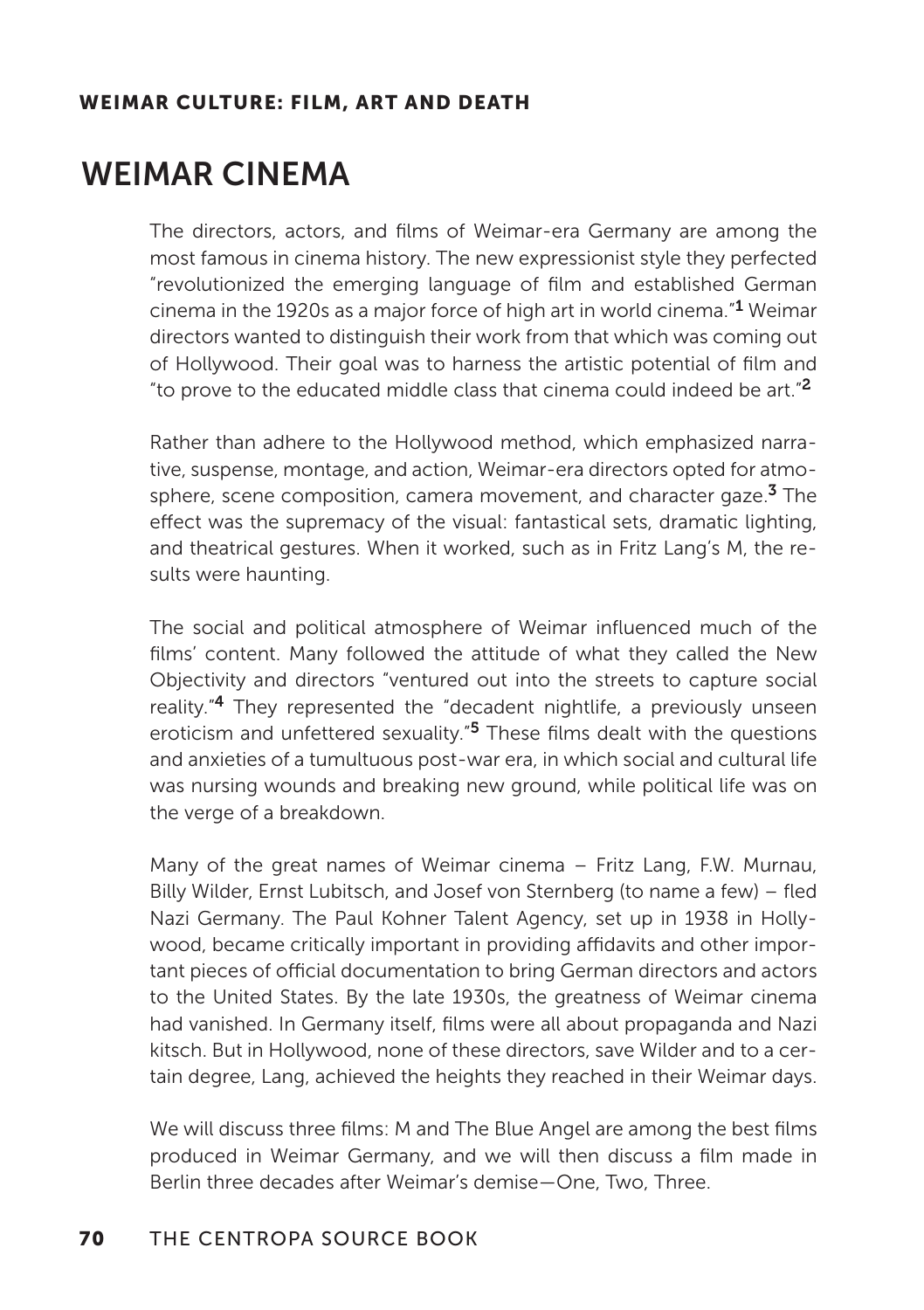#### M

## *Premiered: 1931 Director: Fritz Lang (b.Vienna 1932, d. Los Angeles, 1976) Starring: Peter Lorre, Otto Wernicke, Gustaf Gründgens, Ellen Widmann*

M, the first feature with sound by Austrian-born Fritz Lang (1931), tells the story of a Düsseldorf child murderer, played by Peter Lorre. Decade after decade, this film has placed among the best films ever made, and it is still riveting today (it can be found on YouTube, in high definition).

M is very much a police procedural film, with Chief Inspector Lohmann (Otto Wernicke) slowly piecing together the identity of the child murderer. But he has competition: because little girls are being murdered, the police have literally shut down Düsseldorf's criminal underworld. Pickpockets can't lift wallets, burglars are arrested on sight, prostitutes are forbidden to ply their trade. With the underworld frozen out of business, it's the criminals who search for the murderer, find him (his name is Beckert) and then try him.

Aside from its dramatic camera angles and very Bauhaus interiors, M is one of the first films to delve into psychology. When Peter Lorre, brilliantly playing the murderer, is brought before the underworld judge and jury, he shrieks at them, "You *know* why you do what you do. I don't know why I do what I do." As monstrous as he is, Lorre turns Beckert human, which was no small task.

Lang wrote the film script with his wife, Thea von Harbou, and the film was a success from its outset, although the New York Times complained that all that expense and fine filmmaking should not have been devoted to the story of a murderer.

Although Lang's mother had converted from Judaism to Catholicism when her son was ten-years-old, once the Nazis came to power, Lang realized that conversion would count for nothing. His wife, however, was drawn to the Nazis, became a member of the party, and the two divorced before Lang fled first to Paris, then to Hollywood. There he would go on to make more than 20 films, many of which defined film noir. Most of them were forgettable B pictures, and he never reached the peaks he had scaled in his Weimar years. Lang died, like many Weimar giants, in Los Angeles, in 1976.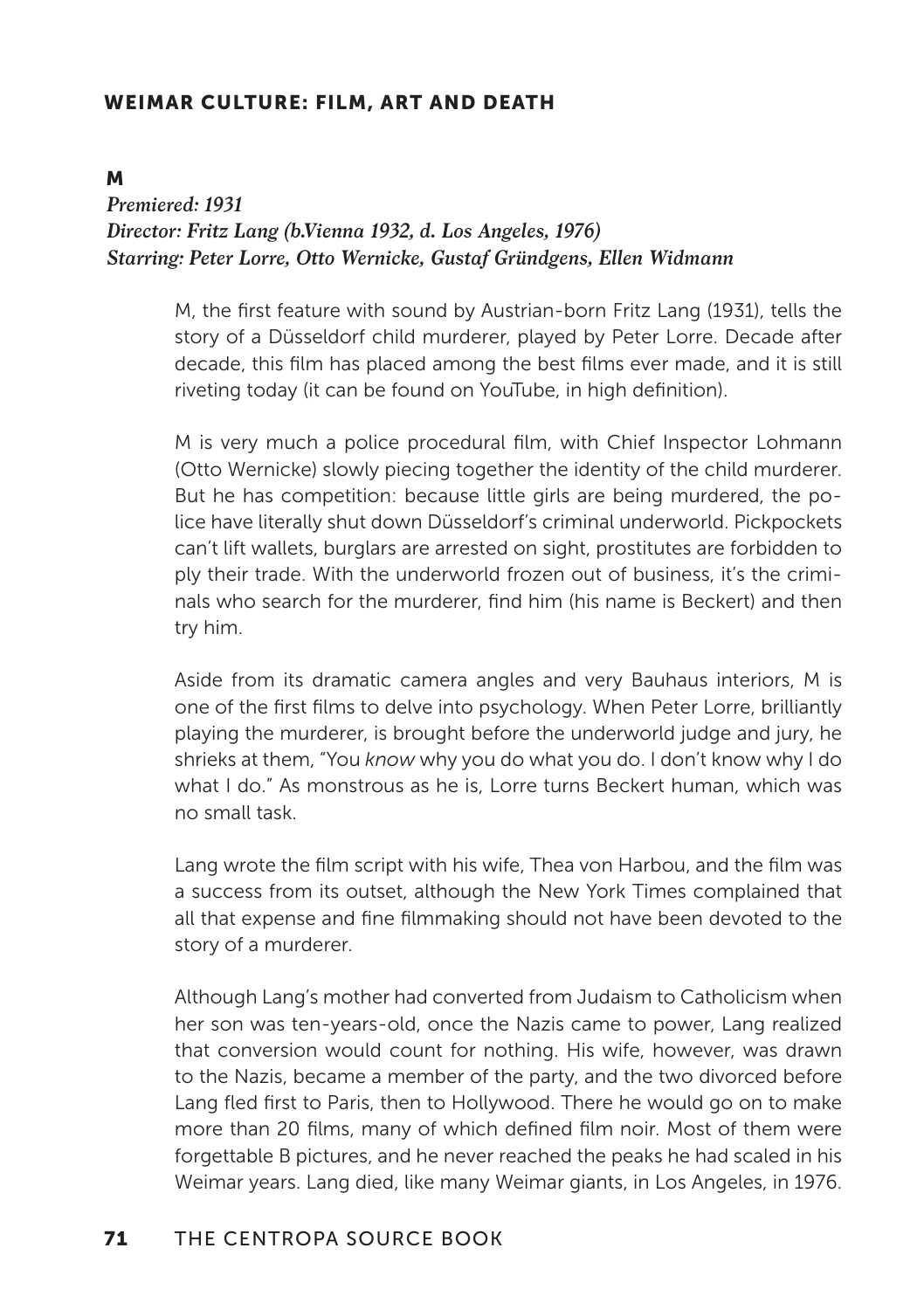Lazslo Löwenstein was born in Slovakia in 1904, began working in puppet theaters in Vienna. By the time he arrived in Berlin in the 1920s, he had changed his name to Peter Lorre. Lorre, also a Jew, fled to Hollywood and found himself a niche of playing heavies and neurotics and the wily Japanese detective, Mr. Moto. His best-known roles paired him with the corpulent Sidney Greenstreet (they played in nine films together) and sometimes Humphrey Bogart. Lorre played in both The Maltese Falcon and Casablanca. At five foot five, bug eyed and with a lisp, Lorre was no one's idea of a leading man, and in later years, he became obese. In the late 1950s he played a series of films with Boris Karloff and Vincent Price, all past their prime, but he worked until the end. Lorre died in 1964.

#### THE BLUE ANGEL

*Premiered: 1930 Director: Josef von Sterberg (b. Vienna, 1894 d. Los Angeles, 1969) Starring: Marlene Dietrich, Emil Jannings, Kurt Gerron*

> The Blue Angel is an emotionally unrelenting portrait of a man whose consuming love for a cold, manipulative woman leads to his moral descent and ruin. Dr. Immanuel Rath (Emil Jannings), is a repressed, middle-aged high school professor who decides to confront Lola Lola (Marlene Dietrich), a cabaret singer, about her "bewitching" his students. He is captivated by the sensual, carefree Lola Lola, and continues to return to the Blue Angel to be with her. Soon, he is the object of ridicule, and, in an attempt to protect her honor, marries her. We next see Professor Rath several years later, where unemployment and humiliation have taken their toll on the once dignified teacher. He is disheveled and broken, hypocritically selling provocative pictures of his wife to the cabaret patrons (an act he earlier promised would never happen while he is with her). He is subjected to increasingly degrading circumstances, culminating in a pathetic clown act in front of his former colleagues and students. The Blue Angel is a devastating film about the cruelty of love and fate.

> The film was based on Heinrich Mann's novel Professor Unrat, which critiques the upper class educational system of Wilhemine Germany and accordingly the mentality of the average German. By 1930 Germany was still in catastrophic debt, growing more unsettled, and on the verge of collapse. Thus, The Blue Angel "echoe[d] the cynicism and hopelessness of the times. As a result, the story is extremely caustic and unforgiving: the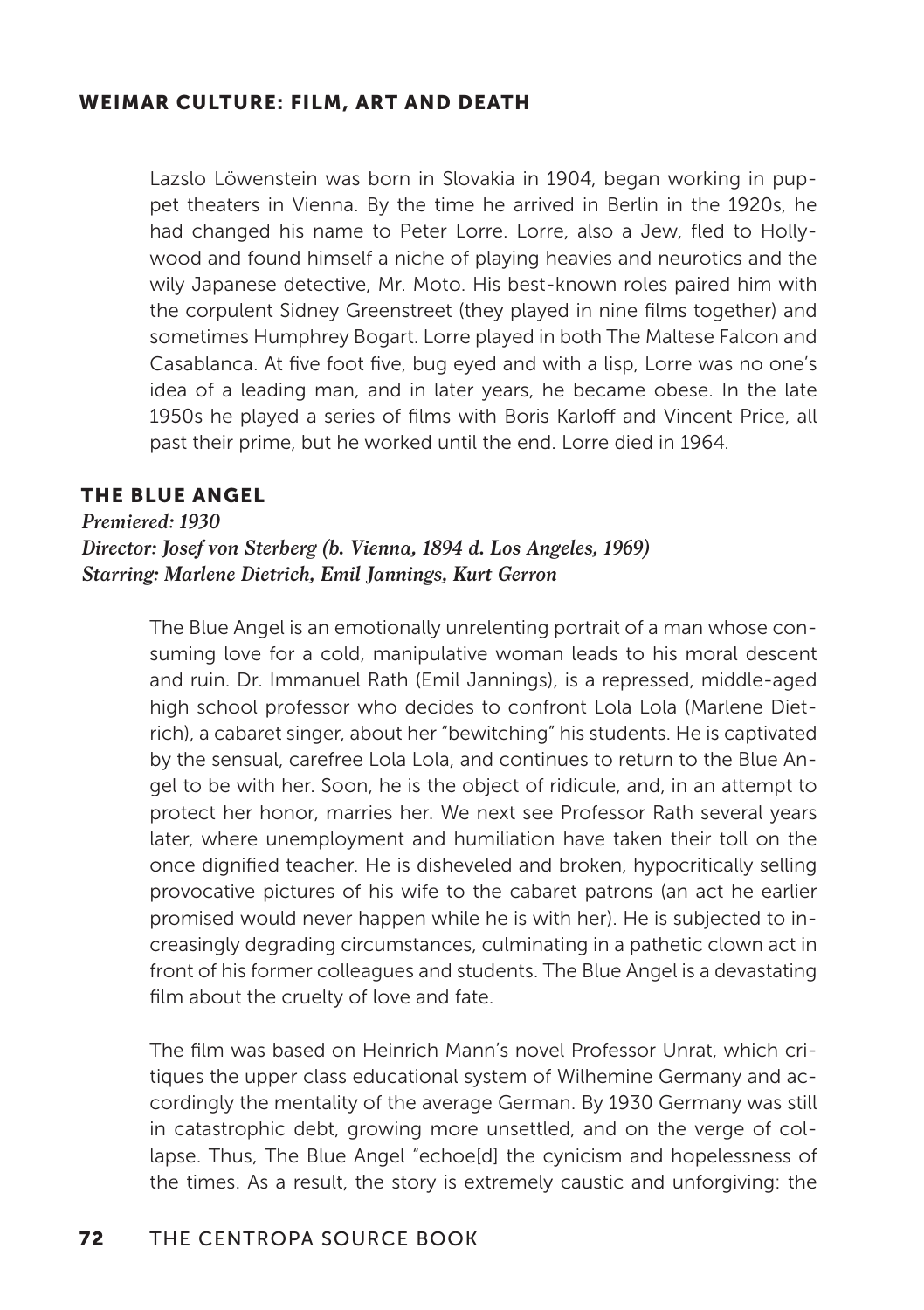desperate voice of a country in turmoil."6 It also depicts the conflict between order and debauchery. The nightclub atmosphere is in conflict with the rules and demands of society and offers an escape into sexual freedom. It is a liberating but unforgiving atmosphere.

While The Blue Angel charts the professor's downward path, the real life stories behind the credits are just as bleak. Josef von Sternberg (the noble 'von' was pure invention) was a Jew from Vienna educated in Austria and the United States. Moving to Germany, he began working with Marlene Dietrich and this is the film that launched her career. Both Sternberg and Dietrich left for Hollywood and made several more films together, their last in 1935. Sternberg's autocratic, bullying ways earned him few friends; his films failed at the box office and after 1952, his film career was over and he spent years teaching film at UCLA, where he never tired of showing his films to students. He died at the age of seventy-five.

Marlene Dietrich's career could not have been more diferent. Her rise to stardom soared for years, and when her film career faded after the 1940s, she turned herself into a singer and cabaret performer. During the Second World War, she tirelessly performed for Allied troops, earning herself the French Legion of Honor and the American Medal of Freedom. Dietrich spent the last eleven years of her life as a recluse in Paris.

Some in Germany called her a traitor, even when, in 1992, she was interred in a Berlin cemetery. Much of her estate was sold to a German foundation, and thousands of photographs and other memorabilia became part of the permanent collection of the Berlin Film Museum.

The two males leads in the film traveled radically diferent paths. Emil Jannings won fame for being the first actor ever win an Academy Award (1929). His star rose after his role in The Blue Angel, and unlike his co-stars, Jannings chose to remain in Germany. He became an enthusiastic supporter of the Nazi party and enjoyed making films that Josef Goebbels especially liked. At war's end, Jannings went to meet his American interrogators, clutching his Oscar. It didn't help. He "retired" from acting, dying five years later, in 1950. Jannings' Oscar lives on, and can be seen in the Berlin Film Museum.

Kurt Gerron, who was Jewish, fled with his family when the Nazis came to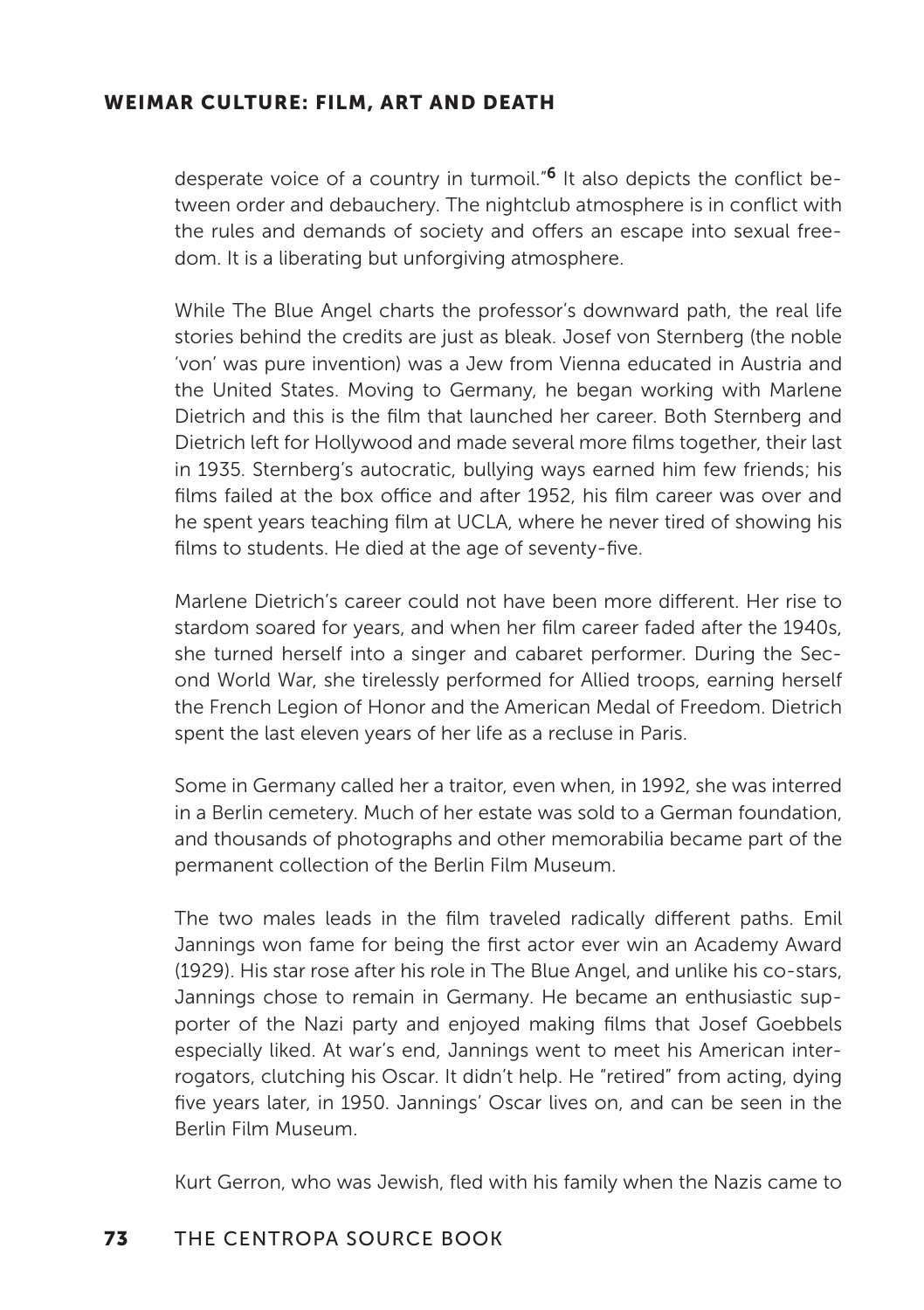power: first to Paris, then to Amsterdam. He was imprisoned in Thersienstadt. Ironically, like his former co-leading man, Gerron also got a chance to make a film for the Nazis, not that he had a choice. He was the director for a propaganda film that showed the Jews in Theresienstadt were actually living quite well. The film was never released or seen publicly, and only bits of it have surfaced over the years. Once the film was completed in the summer of 1944, Gerron and his crew and most of those in the film were sent directly to the gas chambers of Auschwitz.

### ONE, TWO, THREE

*Premiered: 1961 Director: Billy Wilder Starring: James Cagney, Horst Buchholz, Pamela Tiffin, Arlene Francis*

> It seems odd for us to recommend a big budget Hollywood film completed three decades after Weimar, but One, Two, Three is important for several reasons. By 1961, nearly all (or perhaps all) the other Weimar-trained directors and actors, who had sought refuge in Hollywood, were washed up or forgotten. As stated above, Sternberg was reduced to showing his films to college students; Marlene Dietrich had to take to the stage since she could find no more film work; and even Fritz Lang's B-movie career had dried up.

> Back in 1920s – early 1930s Berlin, while these three mega stars burned bright, Billy Wilder, then in his twenties, was just starting to spark. He cut his celluloid teeth by writing screenplays, including a well-received Emil and the Detectives. In 1933 he fled to Paris where he directed his first film, then landed—feet first—in Hollywood. He wrote screenplays for Ernst Lubitsch and others, and finally had his directing debut in the early 1940s.

> By the late 1940s and through his later career, Wilder wrote (usually with Charles Bracket and/or I.A.L. Diamond) and directed some of the finest films made in Hollywood—and the most cynical: Double Indemnity, Sunset Boulevard, Witness for the Prosecution, Lost Weekend.

> In Sunset Boulevard, for instance, the film opens with a corpse being pulled out of a swimming pool, and the corpse (William Holden) narrates the film. In Lost Weekend, an alcoholic Ray Milland, about to collapse with delirium tremens, tries to hock his typewriter on the lower East Side of New York on Yom Kippur. And no one who watched Some Like It Hot will forget the